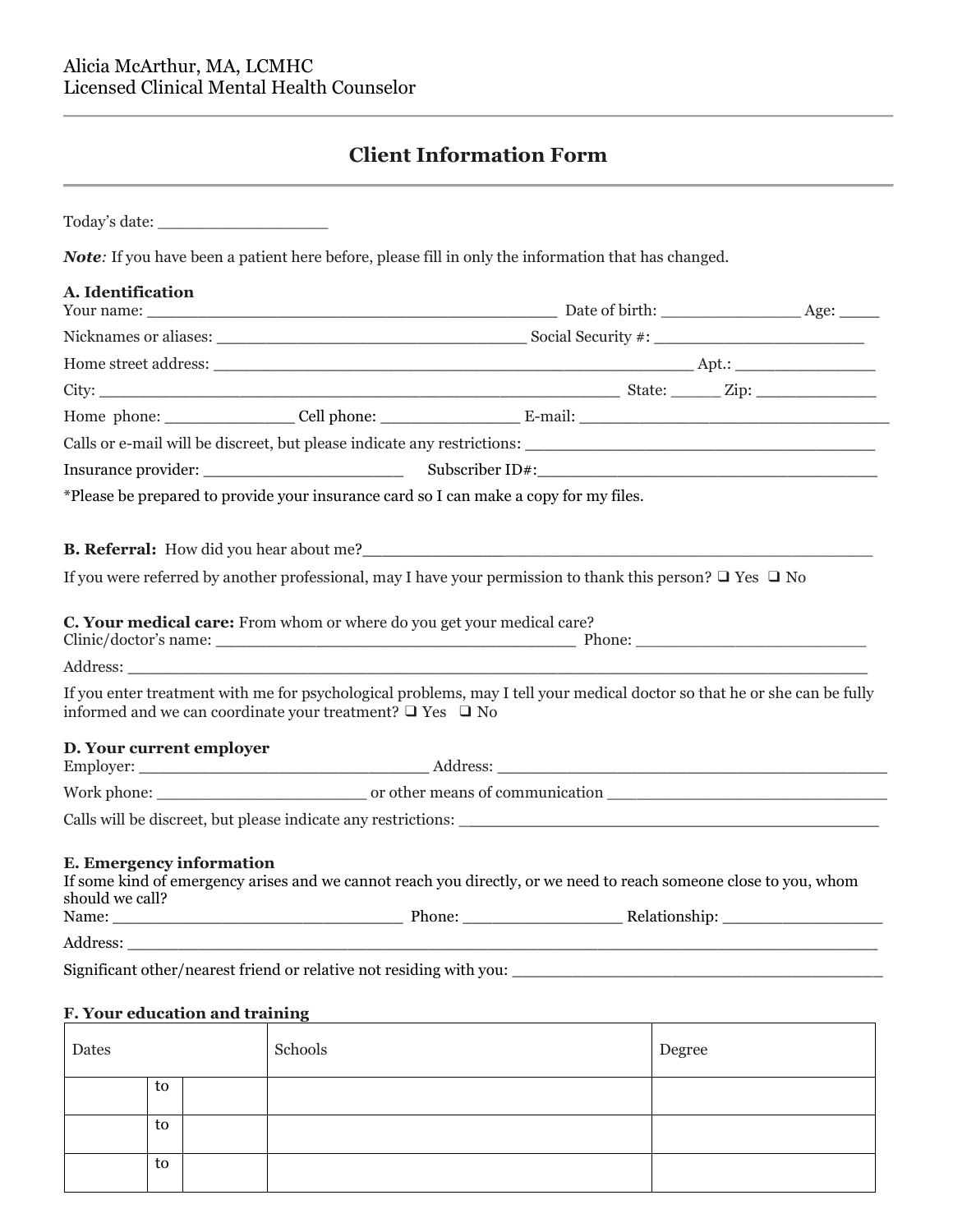## **G. Military experience**

| Were you in the military? $\Box$ Yes $\Box$ No     | If so, what branch?                    |
|----------------------------------------------------|----------------------------------------|
| How long did you serve?                            | How were you discharged?               |
| Was it a positive experience? $\Box$ Yes $\Box$ No | Did you serve in combat? If so, where? |

#### **H. Family history.**

Is there any family history of mental illness or substance abuse? If so, please describe (relationship to you, diagnosis and treatment, if known):

## **I. Please check any current concerns below:**

| $\Box$ I have no problem or concern bringing me here                | $\Box$ Abuse—physical, sexual, emotional, neglect               |
|---------------------------------------------------------------------|-----------------------------------------------------------------|
| $\Box$ Aggression, violence                                         | $\Box$ Alcohol use                                              |
| $\Box$ Anger, hostility, arguing, irritability                      | $\Box$ Anxiety, nervousness                                     |
| $\Box$ Attention, concentration, distractibility                    | $\Box$ Career concerns, goals, and choices                      |
| $\Box$ Childhood issues (your own childhood)                        | $\Box$ Codependence                                             |
| $\Box$ Confusion                                                    | $\Box$ Compulsions                                              |
| $\Box$ Custody of children                                          | $\Box$ Decision making, indecision, mixed feelings              |
| $\Box$ Delusions (false ideas)                                      | $\Box$ Dependence                                               |
| $\Box$ Depression, low mood, sadness, crying                        | $\Box$ Divorce, separation                                      |
| $\hfill\Box$<br>Drug use—prescription medications, over-the-counter | $\Box$ Eating problems—overeating, undereating, appetite,       |
| medications, street drugs                                           | vomiting (see also "Weight and diet issues")                    |
| $\Box$ Emptiness                                                    | $\Box$ Failure                                                  |
| $\Box$ Fatigue, tiredness, low energy                               | $\Box$ Fears, phobias                                           |
| $\Box$ Financial or money troubles, debt, impulsive spending        | $\Box$ Friendships                                              |
| $\Box$ Gambling                                                     | □ Grieving, mourning, deaths, losses, divorce                   |
| $\Box$ Guilt                                                        | $\Box$ Headaches, other kinds of pains                          |
| $\Box$ Health, illness, medical concerns, physical problems         | $\Box$ Housework/chores—quality, schedules, sharing duties      |
| $\Box$ Inferiority feelings                                         | $\Box$ Interpersonal conflicts                                  |
| $\Box$ Impulsiveness, loss of control, outbursts                    | $\Box$ Irresponsibility                                         |
| $\Box$ Judgment problems, risk taking                               | $\Box$ Legal matters, charges, suits                            |
| $\Box$ Loneliness                                                   | $\Box$ Marital conflict, distance/coldness, infidelity/affairs, |
|                                                                     | remarriage, different expectations, disappointments             |